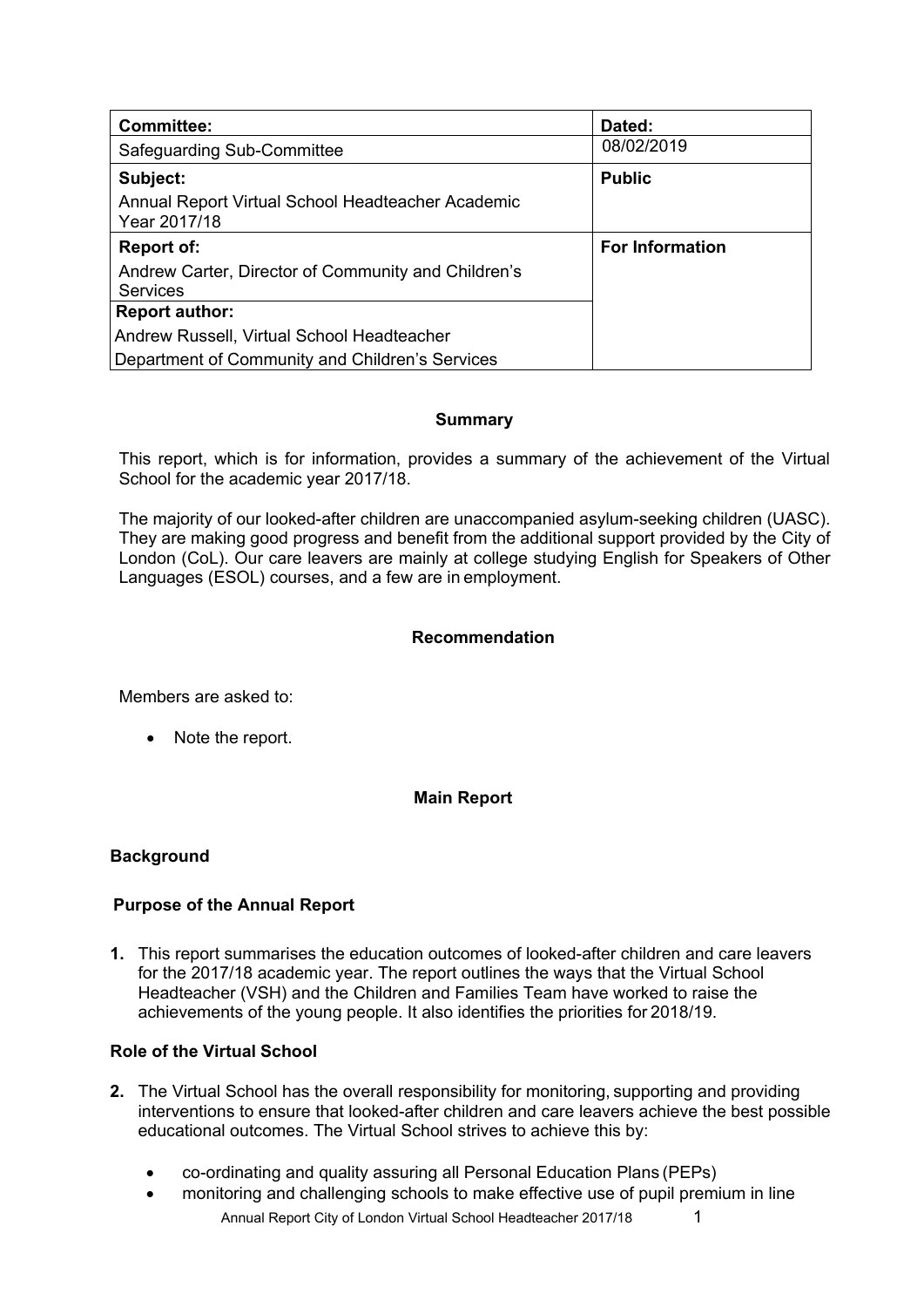with Department for Education guidance

- tracking the academic progress, attendance and exclusions of looked-after children
- ensuring that special educational needs and disability (SEND) requirements are identified and supported appropriately, including applications for statutory assessment
- ensuring effective transition between schools, colleges, higher education or specialist providers
- leading training for foster carers, social workers and other professionals
- encouraging looked-after children and care leavers to have high aspirations about their futures
- helping to remove barriers to further education.
- **3.** The VSH is 0.4 full-time equivalent (FTE) in term time only. Julia Hodson retired at the end of August 2018 and was replaced by the author of this report (Andrew Russell). I have worked in Virtual Schools in different authorities for several years and was also a former secondary school headteacher.
- **4.** The Virtual School team comprises the VSH, four social workers and the team manager. Several other colleagues contribute as required:
	- Child psychotherapist, City and Hackney Children's Health Child and Adolescent Mental Health Services (CAMHS)
	- Information, Advice and Guidance Advisor, Prospects
	- Children in Care Council (CICC) Co-ordinator
	- Head of Adult Learning, City of London Corporation
- **5.** The attainment in the Virtual School meeting now forms a part of the Children and Social Care team meeting. The meeting occurs each half term to provide training for the social workers, to review processes, develop polices and discuss cases.

### **Cohort**

- **6.** There were eight looked-after children educated in either schools or colleges, depending on their age or course studied.
- **7.** The following table indicates the number of looked-after children in schools (up to age 16 years)

| Phase           | <b>Total in Virtual</b><br>School | Number of<br>schools | <b>UASC</b> |
|-----------------|-----------------------------------|----------------------|-------------|
| Nursery         |                                   |                      |             |
| KS <sub>1</sub> |                                   |                      |             |
| KS <sub>2</sub> |                                   |                      |             |
| KS3             |                                   |                      |             |
| KS4             |                                   |                      |             |
| KS <sub>5</sub> |                                   |                      |             |
| <b>Total</b>    |                                   |                      |             |

There have been four new UASC this year – all in Year 11. They attended schools/colleges where they have studied mainly English and Maths, with limited access to the National Curriculum. This has allowed them to develop their language skills.

**8.** Two of the secondary schools have been judged as good; one requires improvement; and the other institute was an alternative provision which does not have an Ofsted judgement. Alternative provision was necessary as the young person had moved foster carers, so a place in mainstream school would not have been suitable so close to the end of the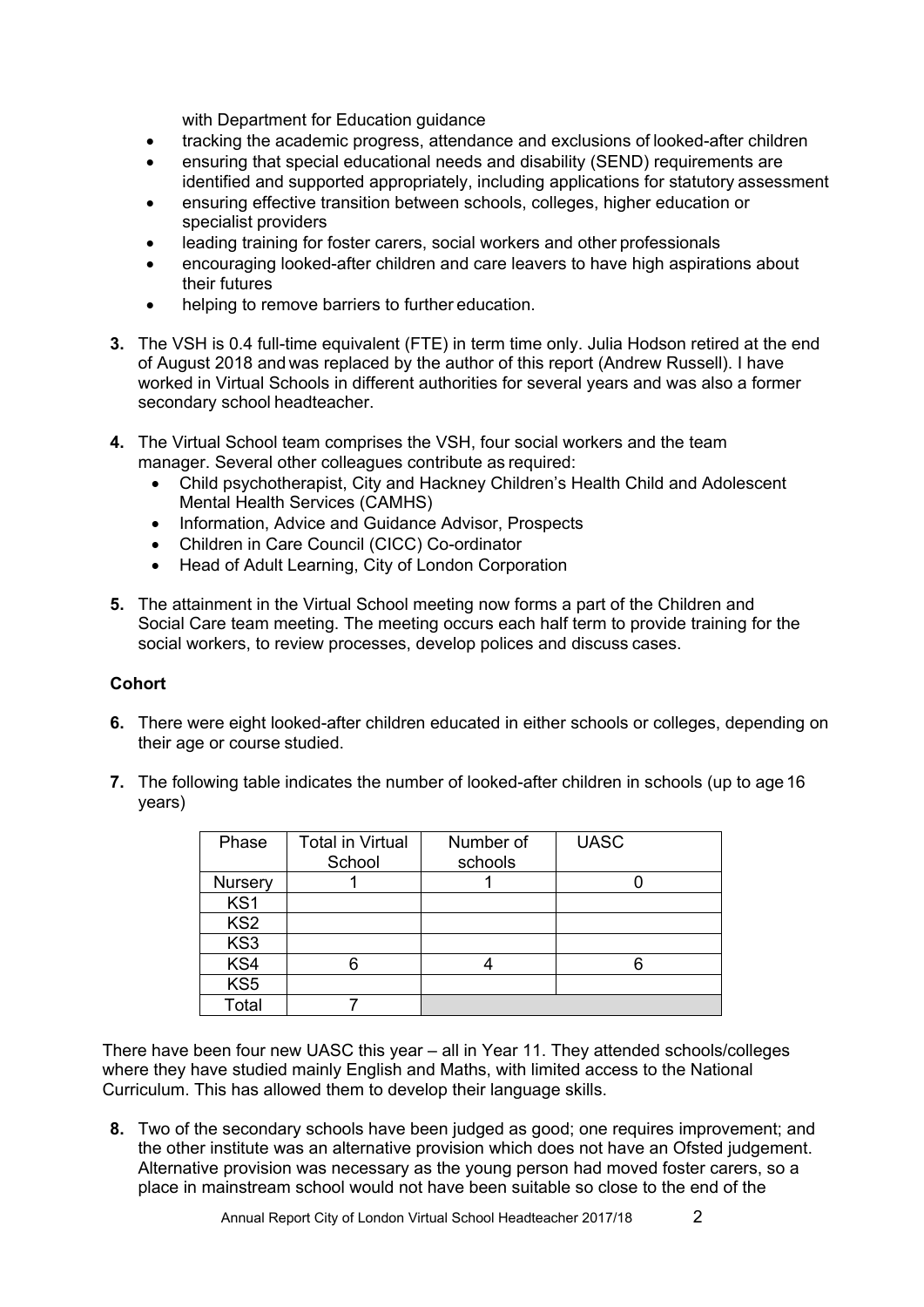academic year.

**9.** The following table indicates the number of looked-after children in college.

| Year  | <b>Number</b> | <b>UASC</b> |
|-------|---------------|-------------|
| 12    |               |             |
| 13    |               |             |
| Total |               |             |

- **10.** All but one of the colleges has been judged as good. However, the colleges that require improvement have been challenged to ensure that they provide a good education for our young people.
- **11.** The following table indicates the number of care leavers by age.

| Age   | <b>UASC</b> | <b>Education/Employment or Training</b> |           |            |                   |
|-------|-------------|-----------------------------------------|-----------|------------|-------------------|
|       |             | Higher                                  | Further   | Employment | Not in Education, |
|       |             | education                               | education |            | Employment or     |
|       |             | (university)                            | (college) |            | Training (NEET)   |
| 19    |             |                                         |           |            |                   |
| 20    |             |                                         |           |            |                   |
| 21    |             |                                         | 2         |            |                   |
| 22    |             |                                         |           |            |                   |
| 24    | ົ           |                                         |           |            |                   |
| Total |             |                                         |           |            |                   |

### **Attainment**

- **12.** The results this summer were pleasing. We had two young people gain entry to university: one to study Accounting at the Southbank University and one to study Mechanical Engineering at the University of East London. Most of our young people took entry level courses in ESOL, although a few also took vocational qualifications. One passed eight GCSEs including two Grade 5s (= a high 'C' Grade – all GCSE grades are now numbers).
- **13.** The following table indicates the progress of looked-after children in schools and colleges.

| Progress            | Number |
|---------------------|--------|
| Significantly below |        |
| <b>Below</b>        | 6      |
| Expected            | 14     |
| Above               | 2      |
| Significantly above |        |
| Total               | 22     |

**14.** The following table indicates the outcomes of the care leavers of 2017/18 in the autumn term of 2018/19.

| /pe | Num | <b>Qualifications studied</b> |
|-----|-----|-------------------------------|
|     | ber |                               |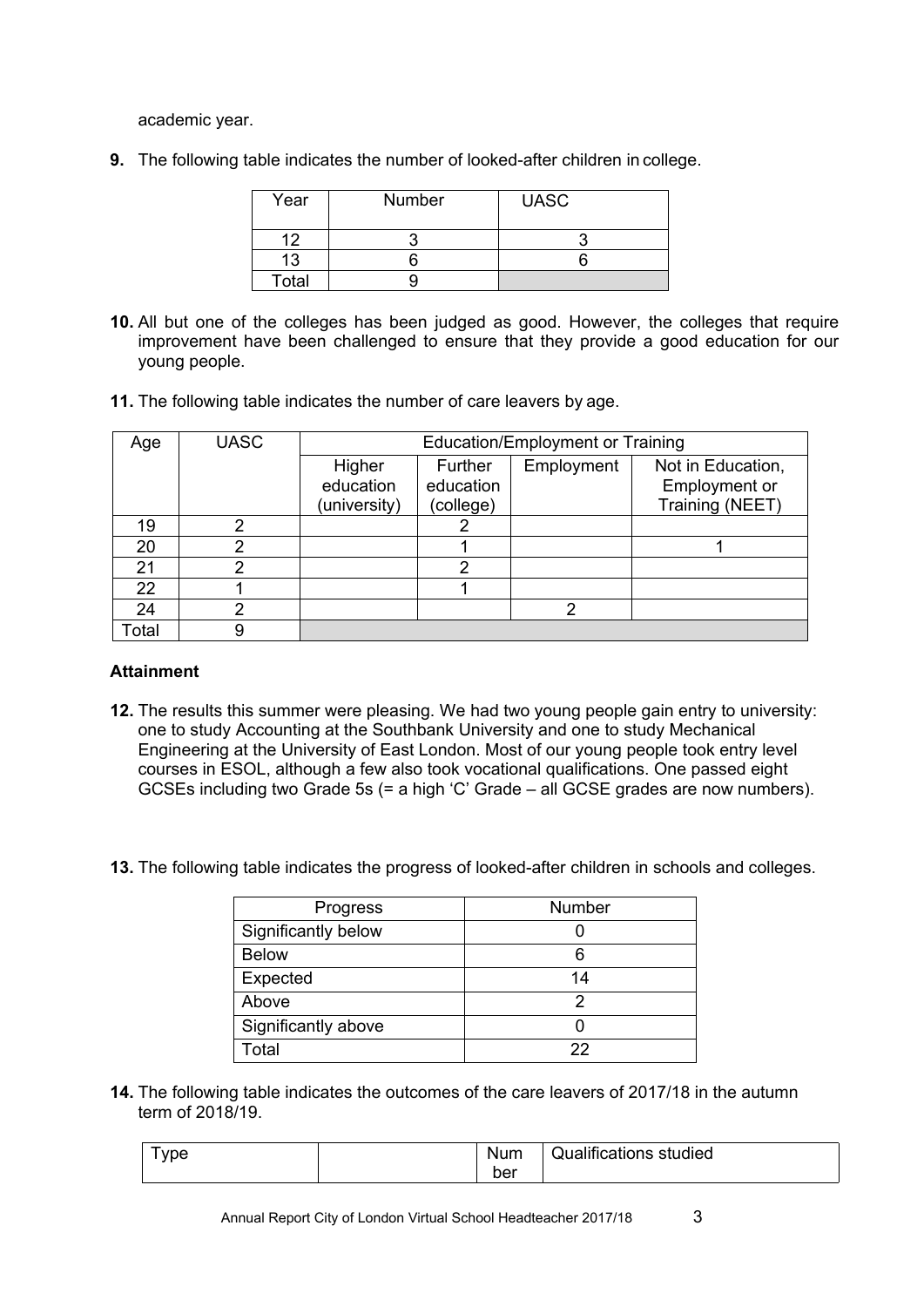| 1. Higher education<br>(i.e. studies beyond<br>A level) | Full time <sup>1</sup>    | $\mathcal{P}$  | Degree in accounting<br>Degree in<br>$\bullet$<br>Mechanical<br>Engineering                                                              |
|---------------------------------------------------------|---------------------------|----------------|------------------------------------------------------------------------------------------------------------------------------------------|
| 2. In education other<br>than higher<br>education       | Full time                 | 14             | Mainly ESOL courses, plus<br>vocational courses in a variety of<br>skills and trades. One is doing a<br>Level 3 jewellery qualification. |
|                                                         | Part time                 | 2              | <b>ESOL</b> courses                                                                                                                      |
| 3. In training or                                       | Full time                 |                |                                                                                                                                          |
| employment                                              | Part time                 |                |                                                                                                                                          |
| 4. NEET                                                 | Illness/disability        | $\Omega$       |                                                                                                                                          |
|                                                         | Other                     | $\overline{2}$ |                                                                                                                                          |
|                                                         | Pregnancy or<br>parenting | $\Omega$       |                                                                                                                                          |

### **Attendance and behaviour**

**15.** The following table indicates the behaviour and attendance of looked-after children.

|                                   | City of<br>London % |
|-----------------------------------|---------------------|
|                                   |                     |
|                                   |                     |
| Attendance of cohort              | 90.11               |
| Permanently excluded              |                     |
| At least one fixed-term exclusion | 154                 |

- **16.** Attendance is just on 90%. The slightly lower average figure compared to last year is a result of one of our looked-after children who has had an unsettled year after going missing and experiencing placement changes. His attendance was a concern at the start of the year, but improved during the year.
- **17.** Behaviour is generally good. Two of our young people had fixed-term exclusions for fighting. They were not the instigator of the fights but retaliated, which led to the exclusions. In future the social workers will emphasise that anyone involved in a fight will be subject to exclusion.

<sup>1</sup> Full-time education means undergoing more than 16 hours of guided learning per week,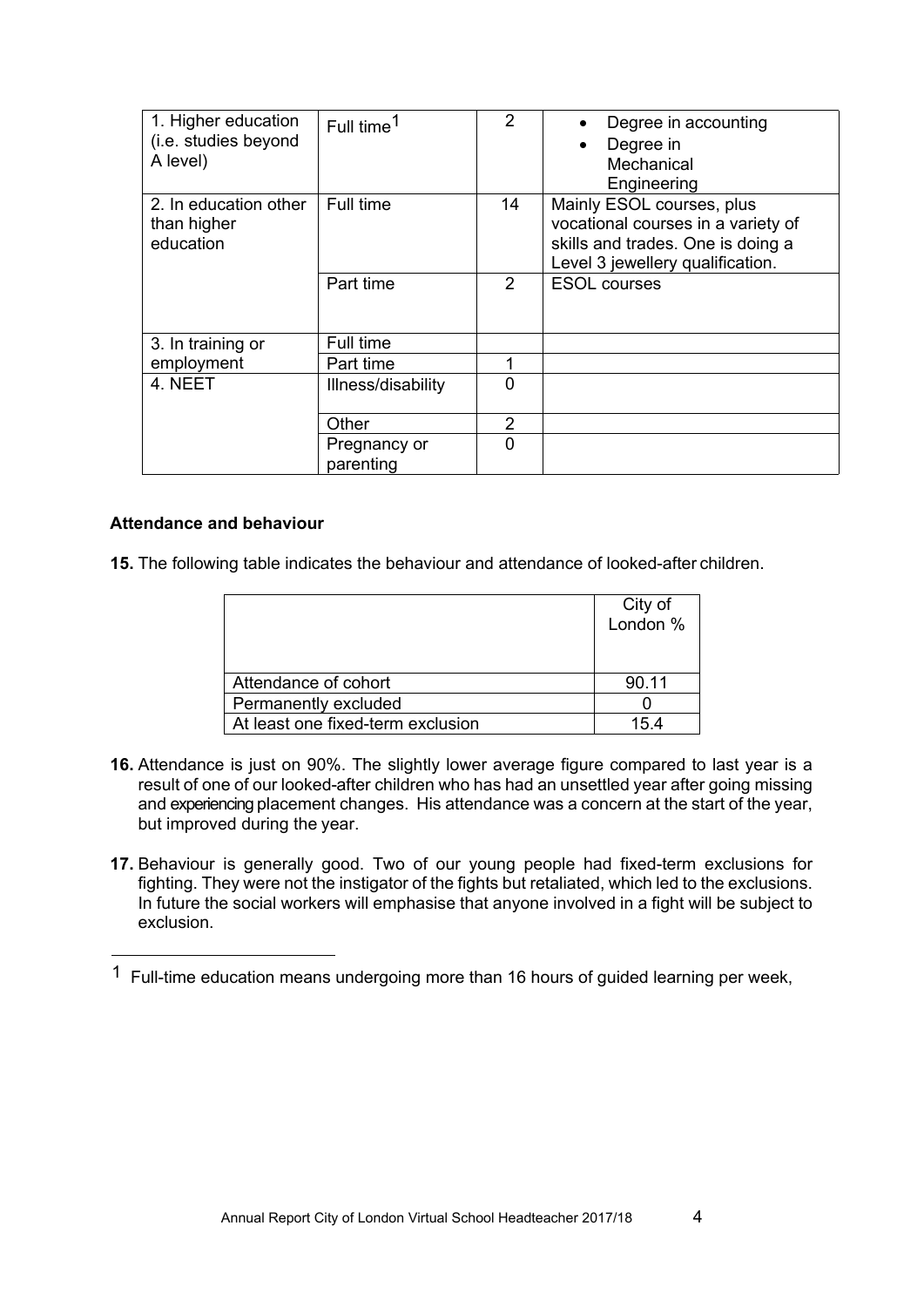# **Personalised Education Plans (PEPs) and Pathway Plans**

- **18.** PEPs are completed termly for all looked-after children at a meeting attended by the young person, social worker, designated teacher from the school and, in most cases, the VSH. The purpose of the meeting is to review progress, attendance, punctuality and behaviour. All parties attending the meeting are expected to contribute to the discussion. Targets and interventions are agreed for the term, with a focus on English and Maths.
- **19.** The CoL continues to have formal PEPs up until the age of 18 years old. This has helped the Virtual School to continue to support the young people and work more closely with the colleges.
- **20.** Young people do not have PEPS after the age of 18. Their targets and progress are recorded in the Pathway Plan. The VSH reviewed the quality of Pathway Plans. It has now been agreed that the following will appear in the education section of Pathway Plans:
	- long-term goals
	- details of courses studied
	- reference to actions from previous Pathway Plan
	- attainment and progress
	- achievements and attributes
	- attendance and punctuality
	- behaviour and attitude to learning.

## **Pupil Premium**

- **21.** A pupil premium grant of £1,900 per looked-after child is allocated to the local authority. The fund aims to "raise the attainment of disadvantaged pupils of all abilities to reach their potential".<sup>2</sup> The grant for the looked-after child is allocated to the local authority based on the March return to the Department for Education for the previous year. Any children who are taken into care after this time will not receive a grant until the following year. The grant from April 2017 to April 2018 was for three young people. However, the grant is only allocated to looked-after children up until Year 11. This means that our young people in Years 12 and 13 receive no additional funding (though see Additional Funding below).
- **22.** The pupil premium grant is generally released to the schools and used to provide additional support for the young people to ensure progress. This could include one-toone support, small group work, teaching assistance in lessons, tuition or resources. The allocation is not automatic – it depends on the discussion at the PEP meeting.

# **Additional Funding**

- **23.** The Virtual School receives additional funding from CoL This is used to fund:
	- holiday programmes
	- training for the VSH
	- tuition for newly arrived UASC while waiting for a school/college placement
	- tuition for looked-after children who do not receive the pupil premium

<sup>2</sup> Pupil Premium 2017 to 2018: Conditions of grant